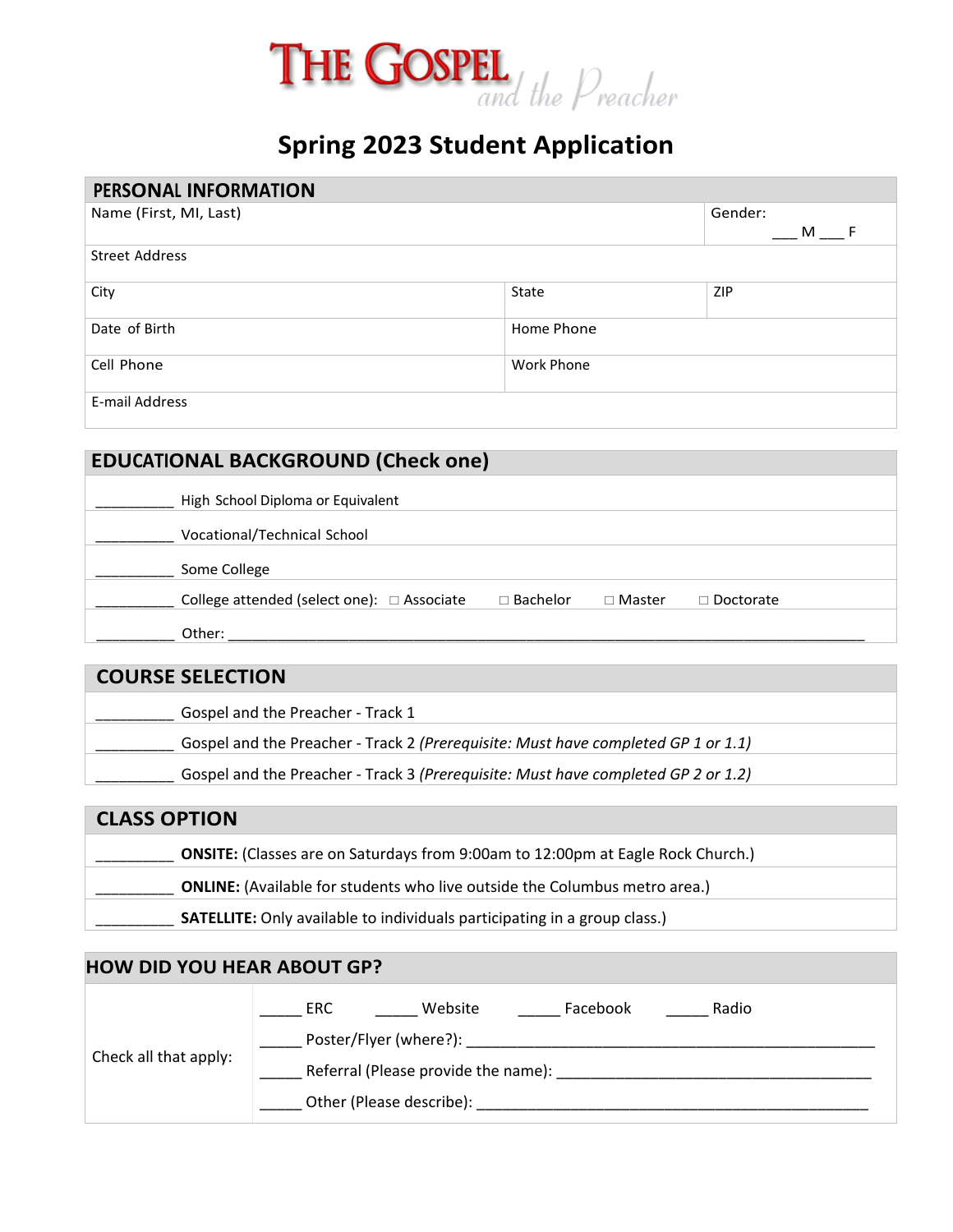

# **Spring 2023 Student Application**

| <b>GP REGISTRATION INFORMATION</b>                                                                                                                                                                                                                                                   |  |  |  |  |  |
|--------------------------------------------------------------------------------------------------------------------------------------------------------------------------------------------------------------------------------------------------------------------------------------|--|--|--|--|--|
| <b>TUITION FEE: \$180.00 EACH COURSE FOR 12 WEEKS.</b>                                                                                                                                                                                                                               |  |  |  |  |  |
| <b>APPLICATION DEADLINE: February 25, 2023</b>                                                                                                                                                                                                                                       |  |  |  |  |  |
| <b>APPLICATION PAYMENT DEADLINE: March 4, 2023</b>                                                                                                                                                                                                                                   |  |  |  |  |  |
| <b>REGISTRATION AGREEMENT:</b><br>I understand that all tuition is nonrefundable and that my registration is not complete until<br>payment has been made in full. <i>I have read the Student Guidelines and I agree to follow them</i><br>during The Gospel and the Preacher course. |  |  |  |  |  |
|                                                                                                                                                                                                                                                                                      |  |  |  |  |  |
| Please submit your completed application form and \$180.00 tuition payment to:                                                                                                                                                                                                       |  |  |  |  |  |
| Eagle Rock Church<br>Attn: G&P Registration<br>6810 Blacklick-Eastern Rd.<br>Pickerington, OH 43147                                                                                                                                                                                  |  |  |  |  |  |
| If you have any questions, please call the church office at (614) 833-0515, ext. 2.                                                                                                                                                                                                  |  |  |  |  |  |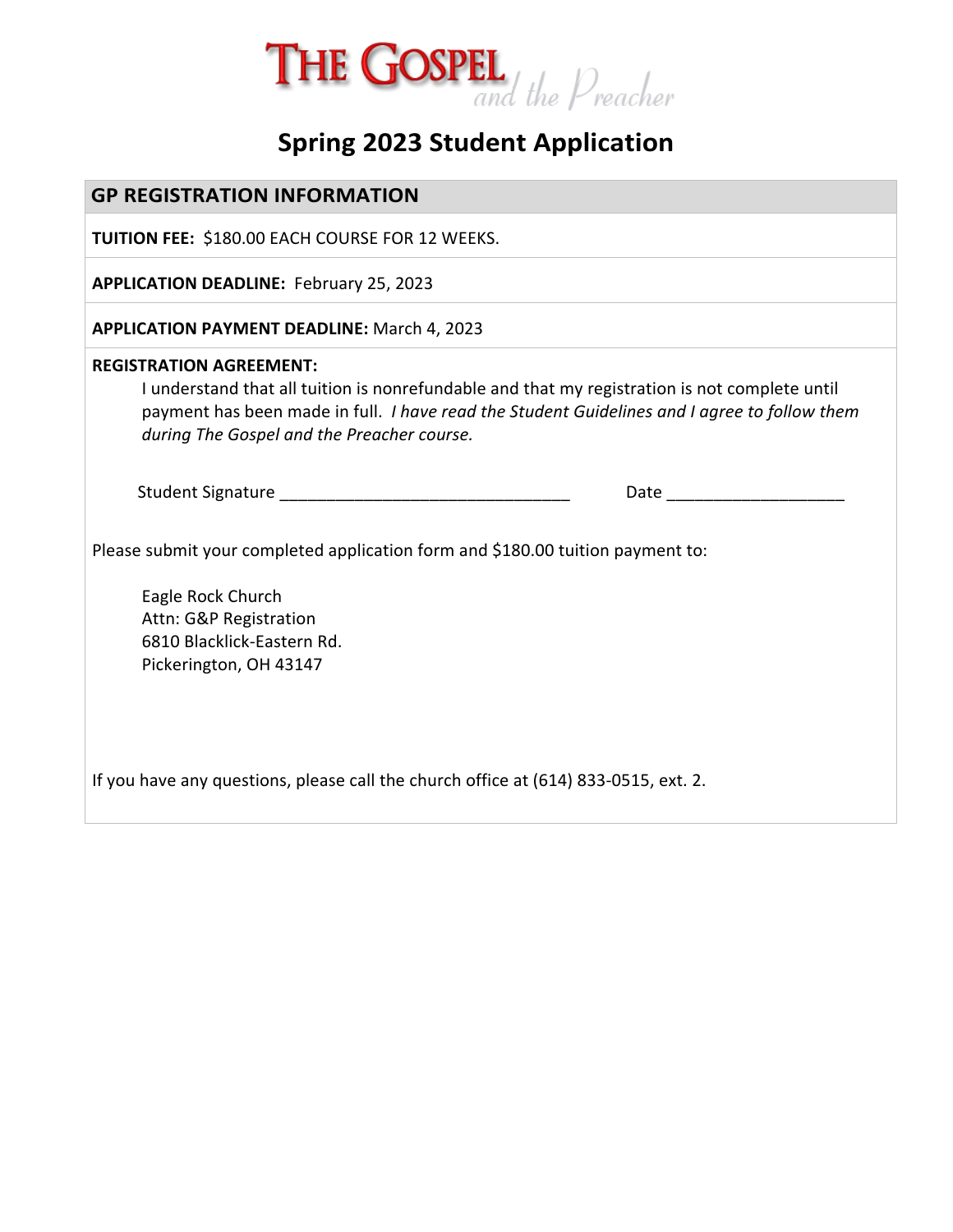| Applicant's Name:                                                                   |  |  |                                                                                                      |  |  |  |  |
|-------------------------------------------------------------------------------------|--|--|------------------------------------------------------------------------------------------------------|--|--|--|--|
| <b>SPIRITUAL BACKGROUND</b>                                                         |  |  |                                                                                                      |  |  |  |  |
| Are you born again? ______ YES _____ NO                                             |  |  | For how long?                                                                                        |  |  |  |  |
| (Note: This is not a requirement to take the course.)                               |  |  | Have you been baptized in the Holy Spirit with evidence of speaking with other tongues? __ YES __ NO |  |  |  |  |
| In the space provided, please write a brief testimony of your salvation experience. |  |  |                                                                                                      |  |  |  |  |
|                                                                                     |  |  |                                                                                                      |  |  |  |  |
|                                                                                     |  |  |                                                                                                      |  |  |  |  |
|                                                                                     |  |  |                                                                                                      |  |  |  |  |
|                                                                                     |  |  |                                                                                                      |  |  |  |  |

| PERSONAL CHURCH BACKGROUND                                                                                   |                                                 |          |  |  |  |  |  |  |  |
|--------------------------------------------------------------------------------------------------------------|-------------------------------------------------|----------|--|--|--|--|--|--|--|
| Name of Church                                                                                               |                                                 |          |  |  |  |  |  |  |  |
| Pastor                                                                                                       | Phone Number                                    |          |  |  |  |  |  |  |  |
| Address                                                                                                      |                                                 |          |  |  |  |  |  |  |  |
| City                                                                                                         | State                                           | Zip Code |  |  |  |  |  |  |  |
| How long have you attended this church? ___ YES ___ NO                                                       | Are you a member at this church? ___ YES ___ NO |          |  |  |  |  |  |  |  |
| In what activities/ministries are you currently involved in and for how long?                                |                                                 |          |  |  |  |  |  |  |  |
|                                                                                                              |                                                 |          |  |  |  |  |  |  |  |
|                                                                                                              |                                                 |          |  |  |  |  |  |  |  |
|                                                                                                              |                                                 |          |  |  |  |  |  |  |  |
|                                                                                                              |                                                 |          |  |  |  |  |  |  |  |
| In what activities/ministries were you formerly involved in and for how long?                                |                                                 |          |  |  |  |  |  |  |  |
|                                                                                                              |                                                 |          |  |  |  |  |  |  |  |
|                                                                                                              |                                                 |          |  |  |  |  |  |  |  |
|                                                                                                              |                                                 |          |  |  |  |  |  |  |  |
|                                                                                                              |                                                 |          |  |  |  |  |  |  |  |
| Are you an ordained minister and/or licensed minister?                                                       |                                                 |          |  |  |  |  |  |  |  |
| If yes, how long? __________ What are your current ministry responsibilities? Please use the space provided. |                                                 |          |  |  |  |  |  |  |  |
|                                                                                                              |                                                 |          |  |  |  |  |  |  |  |
|                                                                                                              |                                                 |          |  |  |  |  |  |  |  |
| If no, please explain in the space provided.                                                                 |                                                 |          |  |  |  |  |  |  |  |
|                                                                                                              |                                                 |          |  |  |  |  |  |  |  |
|                                                                                                              |                                                 |          |  |  |  |  |  |  |  |
|                                                                                                              |                                                 |          |  |  |  |  |  |  |  |

### **PASTOR RECOMMENDATION** (Not required for Eagle Rock Church members)

Pastor's printed name:

Pastor's signature: Date: